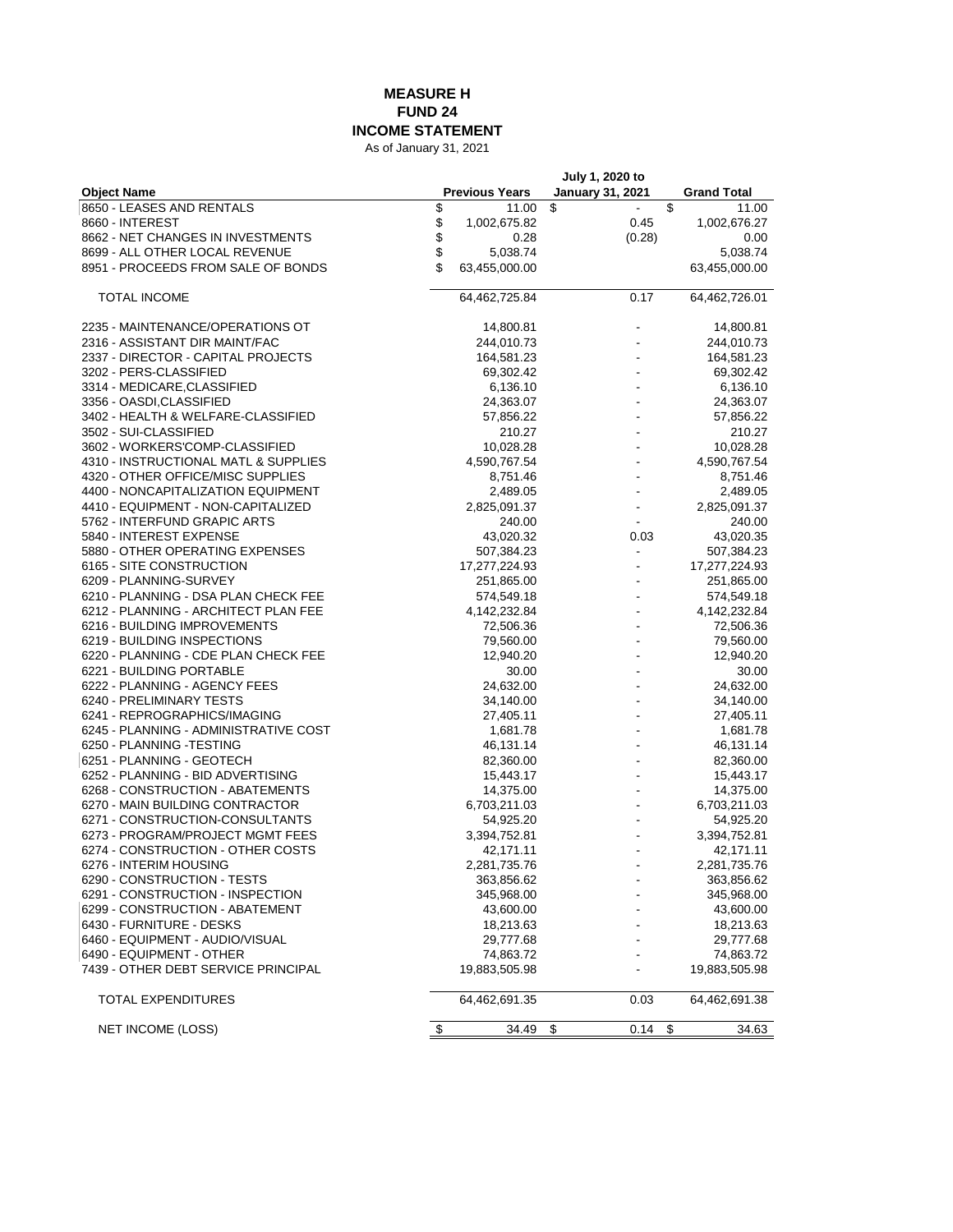## **BALANCE SHEET**

## Year To Date for Month Ending January 31, 2021

| <b>ASSETS</b><br>CASH (9110)<br>FAIR VALUE ADJUSTED TO CASH (9111)<br>ACCTS REC MANUAL (9205)<br>DUE FROM OTHER FUNDS (9310)                     | 34.63         |
|--------------------------------------------------------------------------------------------------------------------------------------------------|---------------|
| <b>TOTAL ASSETS</b>                                                                                                                              | 34.63         |
| <b>LIABILITIES</b><br>ACCTS PAY MANUAL (9510)<br>ACCTS PAY AUTOMATIC (9519)<br>AUTO YEAR END PAYROLL ACCRUAL (9521)<br>DUE TO OTHER FUNDS (9610) |               |
| <b>TOTAL LIABILITIES</b>                                                                                                                         |               |
| <b>FUND BALANCE</b><br>BEGINNING FUND BALANCE (9791)<br>EXCESS REVENUE OVER EXPENDITURES                                                         | 34.49<br>0.14 |
| <b>TOTAL FUND BALANCE</b>                                                                                                                        | 34.63         |
| TOTAL LIABILITIES AND FUND BALANCE                                                                                                               | 34.63         |

- 100 pm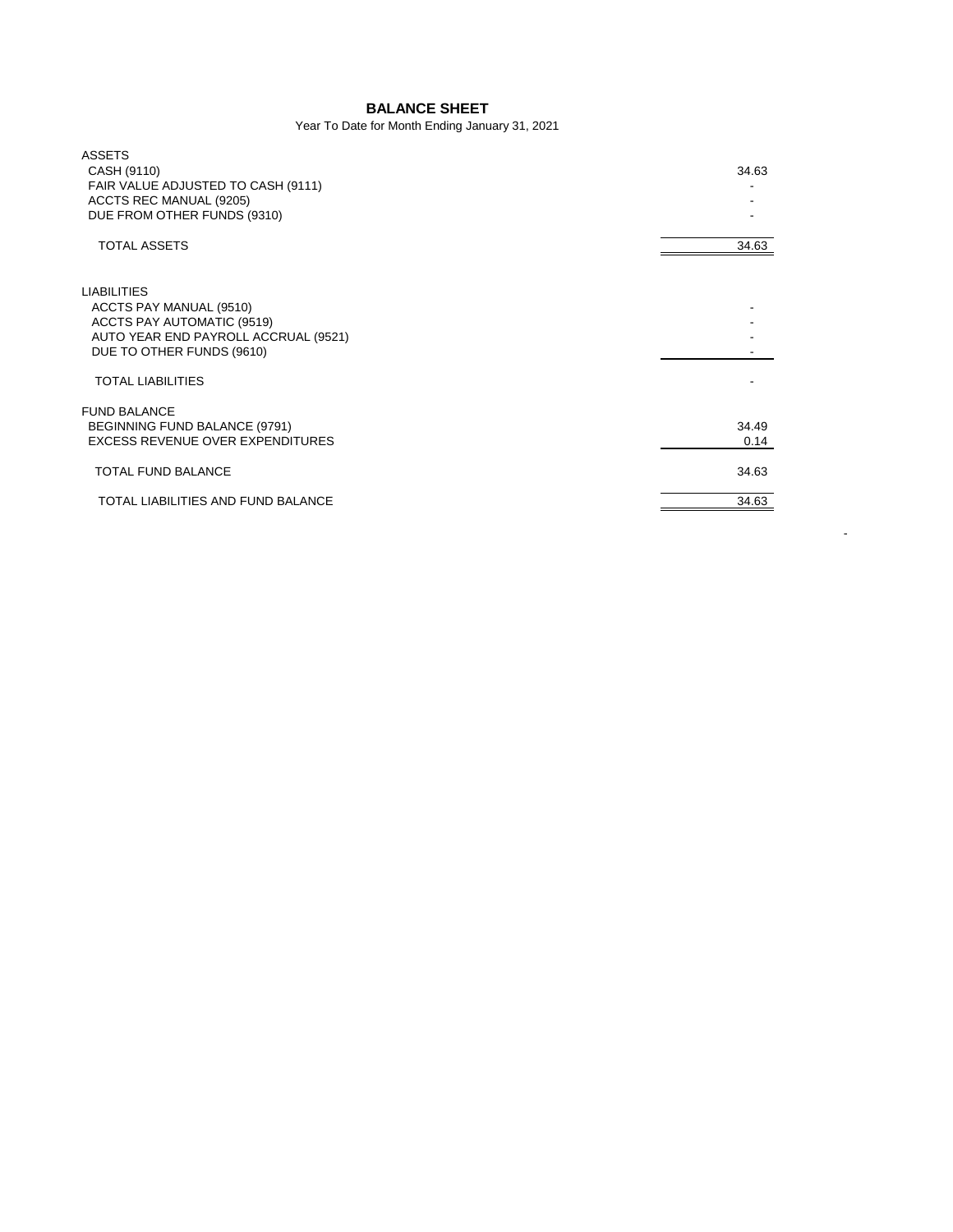## **GO BOND FUND 24 EXPENDITURE DETAIL BY SITE AS OF JANUARY 31, 2021**

|             |                 |                                            |                       | July 1, 2020 to         |                    |
|-------------|-----------------|--------------------------------------------|-----------------------|-------------------------|--------------------|
| <u>Site</u> |                 | Vendor                                     | <b>Previous Years</b> | <b>January 31, 2021</b> | <b>Grand Total</b> |
| 000         | <b>DISTRICT</b> | 2012 CERT OF PARTICIPATION                 | 19,883,505.98         |                         | 19,883,505.98      |
|             |                 | <b>ADMIN FEE</b>                           | 72,074.69             | 0.03                    | 72,074.72          |
|             |                 | C2 IMAGING                                 |                       |                         |                    |
|             |                 | <b>CONTINGENCY</b>                         | 3,650.00              |                         | 3,650.00           |
|             |                 | <b>CUMMING CONSTRUCTION MANAGEMENT INC</b> | 145.00                |                         | 145.00             |
|             |                 | <b>GOVERNMENT FINANCIAL STRAT</b>          | 28,125.00             |                         | 28,125.00          |
|             |                 | <b>IPREO</b>                               | 1,425.00              |                         | 1,425.00           |
|             |                 | MOODY'S INVESTORS SERV                     | 28,000.00             |                         | 28,000.00          |
|             |                 | <b>P2S ENGINEERING INC</b>                 |                       |                         |                    |
|             |                 | PAYROLL                                    |                       |                         |                    |
|             |                 | <b>SOURCE MEDIA</b>                        | 500.00                |                         | 500.00             |
|             |                 | STRADLING YOCCA CARLSON&RAUTH              | 46,500.00             |                         | 46,500.00          |
|             |                 | TRFR INTEREST EXP TO INCOME                | (29,054.37)           |                         | (29,054.37)        |
|             |                 | UNDERWRITERS DISCOUNT                      | 397,384.23            |                         | 397,384.23         |
|             |                 | <b>US BANK</b>                             | 1,800.00              |                         | 1,800.00           |
| 020         | ANAHEIM         | <b>CULVER NEWLIN</b>                       | 858,007.18            |                         | 858,007.18         |
|             |                 | <b>WENGER CORP</b>                         | 12,511.59             |                         | 12,511.59          |
| 021         | WESTERN         | <b>CULVER NEWLIN</b>                       | 560,251.19            |                         | 560,251.19         |
|             |                 | DIVISION OF THE STATE ARCHITECT            |                       |                         |                    |
|             |                 | NB CONSULTING ENGINEERS INC                | 26,900.00             |                         | 26,900.00          |
|             |                 |                                            |                       |                         |                    |
| 022         | <b>MAGNOLIA</b> | CALIF. DEPT. OF TAX AND FEE ADMINISTRATION | 21.31                 |                         | 21.31              |
|             |                 | <b>CULVER NEWLIN</b>                       | 258,998.09            |                         | 258,998.09         |
|             |                 | CUMMING CONSTRUCTION MANAGEMENT INC        | 4,285.00              |                         | 4,285.00           |
|             |                 | <b>JOHNSON FAVARO</b>                      | 31,680.00             |                         | 31,680.00          |
|             |                 |                                            |                       |                         |                    |
| 023         | SAVANNA         | <b>CITY OF ANAHEIM</b>                     | 15,250.00             |                         | 15,250.00          |
|             |                 | <b>CRISP IMAGING</b>                       | 1,885.44              |                         | 1,885.44           |
|             |                 | <b>CULVER NEWLIN</b>                       | 469,783.13            |                         | 469,783.13         |
|             |                 | DIVISION OF THE STATE ARCHITECT            | 146,800.00            |                         | 146,800.00         |
|             |                 | DOUGHERTY DOUGHERTY ARCHITECTS LLP         | 705,733.78            |                         | 705,733.78         |
|             |                 | <b>ENCORP</b>                              | 444.50                |                         | 444.50             |
|             |                 | ERICKSON HALL CONSTRUCTION CO              | 4,834,078.67          |                         | 4,834,078.67       |
|             |                 | FIRE SPRINKLER INPSECTIONS INC             | 700.00                |                         | 700.00             |
|             |                 | KNOWLAND CONSTRUCTION SERVICES LLC         | 49,851.50             |                         | 49,851.50          |
|             |                 | MIKE ELAM CONSTRUCTION                     | 2,280.00              |                         | 2,280.00           |
|             |                 | NB CONSULTING ENGINEERS INC                | 48,840.00             |                         | 48,840.00          |
|             |                 | ORANGE COUNTY NEWS                         | 370.50                |                         | 370.50             |
|             |                 | ORANGE COUNTY REGISTER                     | 2,675.52              |                         | 2,675.52           |
|             |                 | PERKINS EASTMAN ARCHITECTS DCP             | 210,001.74            |                         | 210,001.74         |
|             |                 | STATE WATER RESOURCE BOARD                 | 568.00                |                         | 568.00             |
|             |                 | <b>TWINING CONSULTING</b>                  | 27,321.25             |                         | 27,321.25          |
|             |                 | UTIL LOCATE                                | 25,500.00             |                         | 25,500.00          |
|             |                 | VITAL INSPECTION SERVICES INC              | 48,357.00             |                         | 48,357.00          |
|             |                 |                                            |                       |                         |                    |
| 024         | LOARA           | ANIXTER                                    | 4,414.22              |                         | 4,414.22           |
|             |                 | <b>CULVER NEWLIN</b>                       | 642,365.16            |                         | 642,365.16         |
|             |                 | GIANNELLI ELECTRIC INC.                    | 7,279.00              |                         | 7,279.00           |
|             |                 | KNOWLAND CONSTRUCTION SERVICES LLC         | 16,001.00             |                         | 16,001.00          |
|             |                 | MIKE ELAM CONSTRUCTION                     | 4,005.00              |                         | 4,005.00           |
|             |                 | NB CONSULTING ENGINEERS INC                | 24,950.00             |                         | 24,950.00          |
|             |                 | ORANGE COUNTY NEWS                         | 533.00                |                         | 533.00             |
|             |                 | PAYROLL                                    | 1,073.56              |                         | 1,073.56           |
|             |                 | <b>RED HAWK SERVICES</b>                   | 440,042.75            |                         | 440,042.75         |
|             |                 | <b>SCHORR METALS INC</b>                   | 323.25                |                         | 323.25             |
|             |                 | <b>WENGER CORP</b>                         | 55,247.58             |                         | 55,247.58          |
|             |                 |                                            |                       |                         |                    |
| 025         | KATELLA         | <b>CRISP IMAGING</b>                       | 3,669.69              |                         | 3,669.69           |
|             |                 | CALIFORNIA DEPARTMENT OF EDUC.             | 7,970.20              |                         | 7,970.20           |
|             |                 | <b>CULVER NEWLIN</b>                       | 688,205.37            |                         | 688,205.37         |
|             |                 | CUMMING CONSTRUCTION MANAGEMENT INC        | 608,742.50            |                         | 608,742.50         |
|             |                 | DIVISION OF THE STATE ARCHITECT            | 48,656.95             |                         | 48,656.95          |
|             |                 | <b>GHATAODE BANNON ARCHITECTS</b>          | 247,390.23            |                         | 247,390.23         |
|             |                 | <b>GROUP DELTA CONSULTANTS INC</b>         | 130,688.01            |                         | 130,688.01         |
|             |                 | <b>INSPECTION RESOURCES</b>                | 17,480.00             |                         | 17,480.00          |
|             |                 | JM AND J CONTRACTORS                       | 23,675.00             |                         | 23,675.00          |
|             |                 | PINNER CONSTRUCTION CO INC                 | 4,818,902.62          |                         | 4,818,902.62       |
|             |                 | <b>SWRCB</b>                               | 659.00                |                         | 659.00             |
|             |                 | <b>VERNES PLUMBING INC</b>                 | 8,345.00              |                         | 8,345.00           |
|             |                 | VITAL INSPECTION SERVICES INC              | 146,110.00            |                         | 146,110.00         |
|             |                 | <b>WESTGROUP DESIGNS</b>                   | 272,906.76            |                         | 272,906.76         |
|             |                 | <b>WENGER CORP</b>                         | 5,131.42              |                         | 5,131.42           |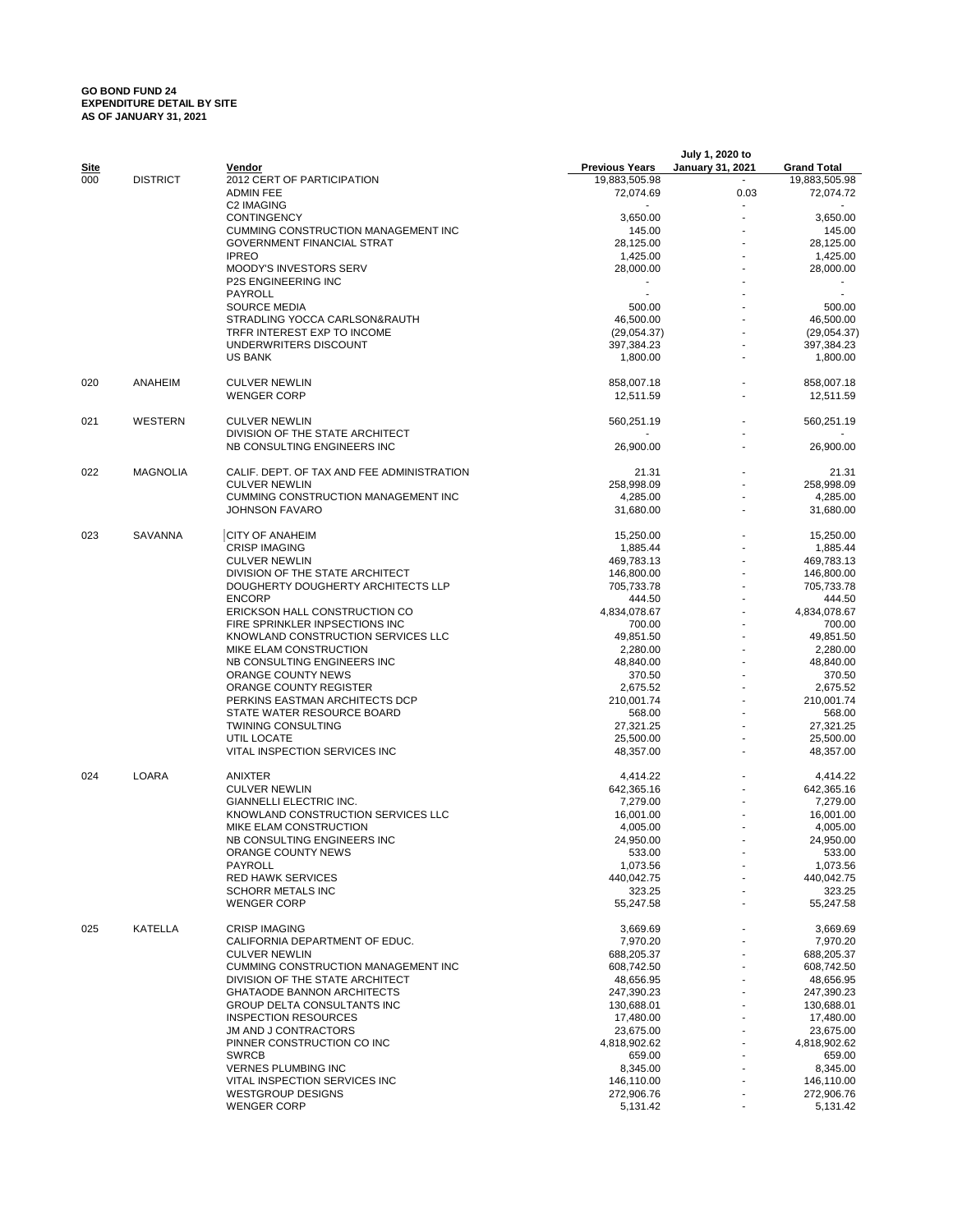| 027 | <b>KENNEDY</b>    | AMERICAN FENCE COMPANY INC<br><b>BALFOUR BEATTY CONSTRUCTION LLC</b> | 1,698.16<br>2,955,621.50 |   | 1,698.16<br>2,955,621.50 |
|-----|-------------------|----------------------------------------------------------------------|--------------------------|---|--------------------------|
|     |                   | CITY OF LA PALMA                                                     | 2,000.00                 |   | 2,000.00                 |
|     |                   | <b>CRISP IMAGING</b>                                                 | 3,581.54                 |   | 3,581.54                 |
|     |                   | <b>CULVER NEWLIN</b>                                                 | 594,181.10               |   | 594,181.10               |
|     |                   | CUMMING CONSTRUCTION MANAGEMENT INC                                  | 164,342.50               |   | 164,342.50               |
|     |                   | DIVISION OF THE STATE ARCHITECT                                      | 60,300.00                |   | 60,300.00                |
|     |                   | <b>INSPECTION RESOURCES</b>                                          | 8,270.00                 |   | 8.270.00                 |
|     |                   | JHM SUPPLY INC.                                                      | 1,566.84                 |   | 1,566.84                 |
|     |                   | KNOWLAND CONSTRUCTION SERVICES LLC                                   | 26,130.00                |   | 26,130.00                |
|     |                   | NB CONSULTING ENGINEERS INC                                          | 40,790.00                |   | 40,790.00                |
|     |                   | ORANGE COUNTY NEWS                                                   | 218.87                   |   | 218.87                   |
|     |                   | <b>PAYROLL</b>                                                       | 11,072.19                |   | 11,072.19                |
|     |                   | RUHNAU RUHNAU CLARKE<br>STATE WATER RESOURCE BOARD                   | 286,567.41<br>610.00     |   | 286,567.41<br>610.00     |
|     |                   | <b>TWINING CONSULTING</b>                                            | 42,886.75                |   | 42,886.75                |
|     |                   | <b>VERSA PRODUCTS INC</b>                                            | 18,114.26                |   | 18,114.26                |
| 028 | <b>CYPRESS</b>    | <b>AUHSD - GRAPHIC ARTS</b>                                          | 240.00                   |   | 240.00                   |
|     |                   | <b>BALFOUR BEATTY CONSTRUCTION LLC</b>                               | 6,044,655.50             |   | 6,044,655.50             |
|     |                   | CALIFORNIA DEPARTMENT OF EDUC.                                       | 4,970.00                 |   | 4,970.00                 |
|     |                   | <b>CRISP IMAGING</b>                                                 | 5,762.01                 |   | 5,762.01                 |
|     |                   | <b>CULVER NEWLIN</b>                                                 | 658,495.12               |   | 658,495.12               |
|     |                   | CUMMING CONSTRUCTION MANAGEMENT INC                                  | 521,320.00               |   | 521,320.00               |
|     |                   | DIVISION OF THE STATE ARCHITECT                                      | 68,550.00                |   | 68,550.00                |
|     |                   | <b>ENCORP</b>                                                        | 18,381.00                |   | 18.381.00                |
|     |                   | ENVIRONMENTAL REMEDIATION CONTRACTORS INC.                           | 42,700.00                |   | 42,700.00                |
|     |                   | ICS SERVICE CO.                                                      | 2,606.50                 |   | 2,606.50                 |
|     |                   | KNOWLAND CONSTRUCTION SERVICES LLC                                   | 76,433.00                |   | 76,433.00                |
|     |                   | KOURY ENGINEERING AND TESTING INC                                    | 33,440.00                |   | 33,440.00                |
|     |                   | NB CONSULTING ENGINEERS INC                                          | 34,850.00                |   | 34,850.00                |
|     |                   | OC HEALTH CARE                                                       | 382.00                   |   | 382.00                   |
|     |                   | ORANGE COUNTY NEWS                                                   | 218.88                   |   | 218.88                   |
|     |                   | <b>P2S ENGINEERING INC</b>                                           | 13,996.50                |   | 13,996.50                |
|     |                   | <b>PAYROLL</b>                                                       | 464.32                   |   | 464.32                   |
|     |                   | <b>RMA GROUP</b>                                                     | 15,559.00                |   | 15,559.00                |
|     |                   | RUHNAU RUHNAU CLARKE                                                 | 438,300.49               |   | 438,300.49               |
|     |                   | SOUTHERN CALIFORNIA EDISON                                           | 2,634.06                 |   | 2,634.06                 |
|     |                   | STATE WATER RESOURCES CONTROL BOARD                                  | 652.00                   |   | 652.00                   |
|     |                   | <b>TWINING CONSULTING</b>                                            | 149,632.50               |   | 149,632.50               |
| 031 | <b>BROOKHURST</b> | ANIXTER                                                              | 4,414.22                 |   | 4,414.22                 |
|     |                   | C S LEGACY CONSTRUCTION INC                                          | 718,507.00               |   | 718,507.00               |
|     |                   | <b>CRISP IMAGING</b>                                                 | 81.78                    |   | 81.78                    |
|     |                   | <b>CULVER NEWLIN</b>                                                 | 322,957.80               |   | 322,957.80               |
|     |                   | GIANNELLI ELECTRIC INC.                                              | 4,959.00                 |   | 4,959.00                 |
|     |                   | MIKE ELAM CONSTRUCTION                                               | 2,485.00                 |   | 2,485.00                 |
|     |                   | NEW HORIZONS CONTRACTING                                             | 900.00                   |   | 900.00                   |
|     |                   | ORANGE COUNTY NEWS                                                   | 460.00                   |   | 460.00                   |
|     |                   | <b>SCHORR METALS INC</b>                                             | 323.25                   |   | 323.25                   |
|     |                   | <b>STEELCRAFT</b>                                                    | 1,709.20                 |   | 1,709.20                 |
|     |                   | <b>TWINING CONSULTING</b>                                            | 1,534.00                 |   | 1,534.00                 |
|     |                   | <b>UNITED PAVING</b>                                                 | 135,702.00               |   | 135,702.00               |
|     |                   | VITAL INSPECTION SERVICES INC                                        | 52,488.00                |   | 52,488.00                |
| 032 | ORANGEVIEW        | <b>CULVER NEWLIN</b>                                                 | 247,523.39               |   | 247,523.39               |
| 034 | WALKER            | <b>CULVER NEWLIN</b>                                                 | 130,572.45               |   | 130,572.45               |
|     |                   | CUMMING CONSTRUCTION MANAGEMENT INC                                  | 1,050.00                 |   | 1.050.00                 |
|     |                   | <b>WENGER CORP</b>                                                   | 3,712.32                 |   | 3,712.32                 |
|     |                   |                                                                      |                          |   |                          |
| 035 | <b>DALE</b>       | AMERICAN FENCE COMPANY INC                                           | 2,173.90                 |   | 2,173.90                 |
|     |                   | <b>CRISP IMAGING</b>                                                 | 4.320.02                 |   | 4,320.02                 |
|     |                   | CITY OF ANAHEIM                                                      | 10,150.10                |   | 10,150.10                |
|     |                   | <b>CRISP IMAGING</b>                                                 | 459.72                   |   | 459.72                   |
|     |                   | <b>CUCAMONGA SCHOOL DISTRICT</b>                                     | 3.00                     |   | 3.00                     |
|     |                   | <b>CULVER NEWLIN</b>                                                 | 131,688.94               |   | 131,688.94               |
|     |                   | CUMMING CONSTRUCTION MANAGEMENT INC                                  | 381,012.50               |   | 381,012.50               |
|     |                   | DIVISION OF THE STATE ARCHITECT                                      | 233,933.84               |   | 233,933.84               |
|     |                   | <b>ENCORP</b>                                                        | 15,745.00                |   | 15,745.00                |
|     |                   | GHATAODE BANNON ARCHITECTS<br><b>GLENDALE USD</b>                    | 1,385,242.30             |   | 1,385,242.30             |
|     |                   |                                                                      | 27.00                    |   | 27.00                    |
|     |                   | <b>INSPECTION RESOURCES</b>                                          | 34,675.00                |   | 34,675.00                |
|     |                   | KNOWLAND CONSTRUCTION SERVICES LLC                                   | 109,914.00               |   | 109,914.00               |
|     |                   | NB CONSULTING ENGINEERS INC                                          | 15,900.00                |   | 15,900.00                |
|     |                   | OCEANSTATE DEVELOPMENT INC.                                          | 194,350.00               |   | 194,350.00               |
|     |                   | ORANGE COUNTY NEWS                                                   | 1,452.50                 |   | 1,452.50                 |
|     |                   | ORANGE COUNTY REGISTER                                               | 3,574.44                 |   | 3,574.44                 |
|     |                   | PARADISE CONSTRUCTION AND CONTRACT MANANGEMENT INC                   | 1,946,897.89             |   | 1,946,897.89             |
|     |                   | PAYROLL<br><b>RMA GROUP</b>                                          | 1,505.33                 |   | 1,505.33                 |
|     |                   | US AIR CONDITIONING DISTRIBUTORS                                     | 28,904.50<br>4,746.02    |   | 28,904.50<br>4,746.02    |
|     |                   | VITAL INSPECTION SERVICES INC                                        | 3,159.00                 | ٠ | 3,159.00                 |
|     |                   |                                                                      |                          |   |                          |